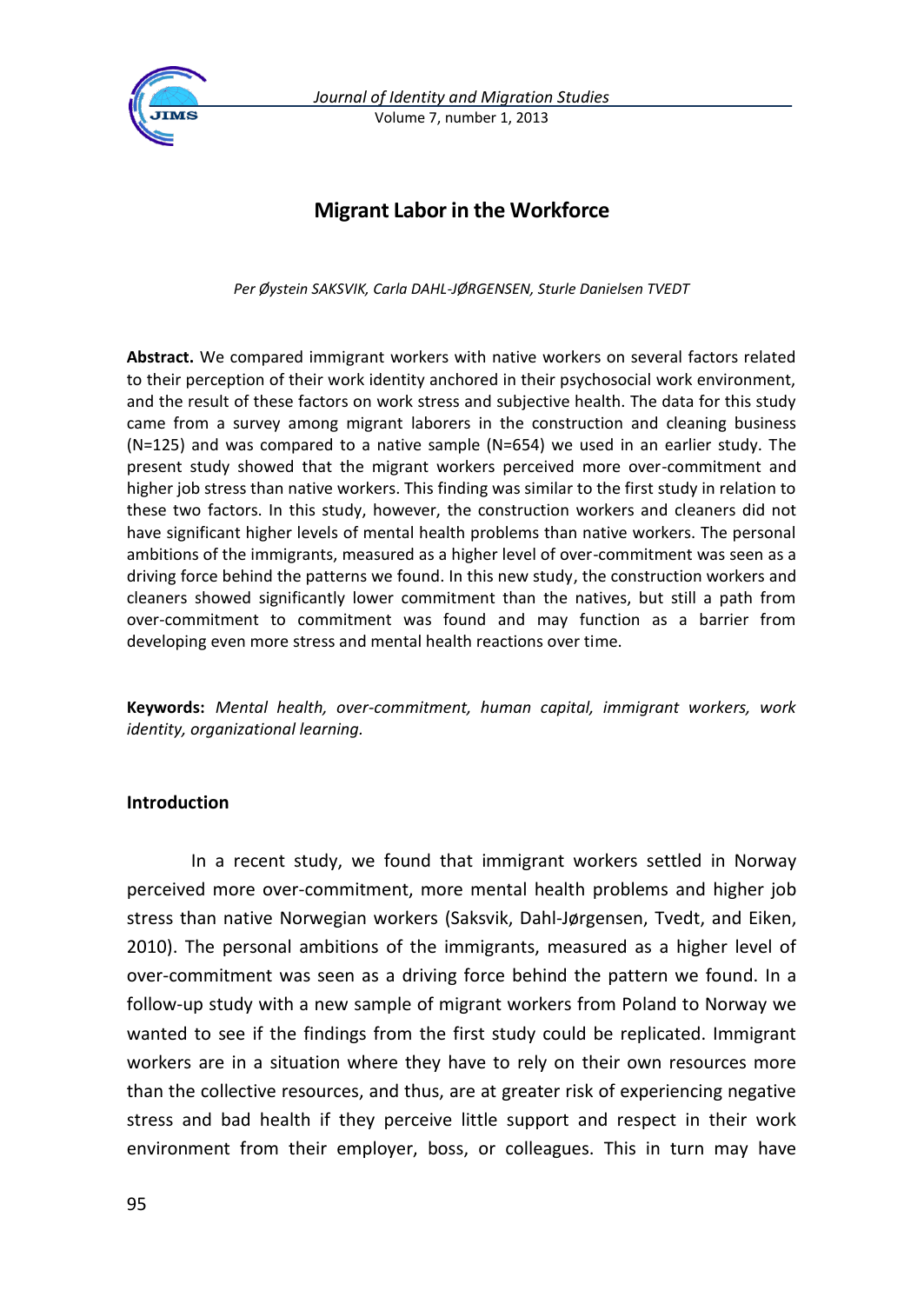

Work migration is a phenomenon that has increased significantly both in intensity and diversity over recent decades (Morawska, 2001; Okólski, in Wallace and Stola, 2002, p. 105). In the European context the expansion of 10 new EU member states in May 2004 actualized this topic when large numbers of migrants from Eastern and Central European Countries started migrating to the Western part of Europe. One of the most significant groups of migrant labourers moving to Norway after 2004 came from Poland. Poland has many factors that contributes to labour migration such as a long history of emigration that is connected to its geopolitical situation and history of being vulnerable to invasion and domination (Magala, 2008); a very large population that is comprised of both highly educated and less skilled sectors, and a differential in wages and economic status between itself and the West (Kicinger and Weinar, 2007).

Migrant workers such as the Poles represent a low-cost labour supply, not just because their salaries are normally lower than those of native workers, but also because social and reproduction costs before they arrive in their new country are carried by the sending society. The present pattern of work migration adds dimensions to the field of study, for example, when it comes to ideas of identity, belonging and commitment. The concept of identity is one approach towards understanding the individual experience with work migration. Identity is defined as the ideas we have about who we are and what groups we belong to (Jenkins, 2008). Identity and a sense of belonging, then, are fundamental for shaping and mediating immigrant workers' experiences in the receiving society. Giddens defines identity as the ongoing sense the self has of who it is, as conditioned through its on-going interaction with others (in Matthews, 2000). While identity conditions the individual experiences of migration, these experiences in turn impact on identity.

According to Zeytinoglu (2002) the uncertainty of flexible work lives, as those experienced by immigrant workers, commonly causes problems such as low commitment, low autonomy, low opportunities for developing skills, and fewer

**JIMS**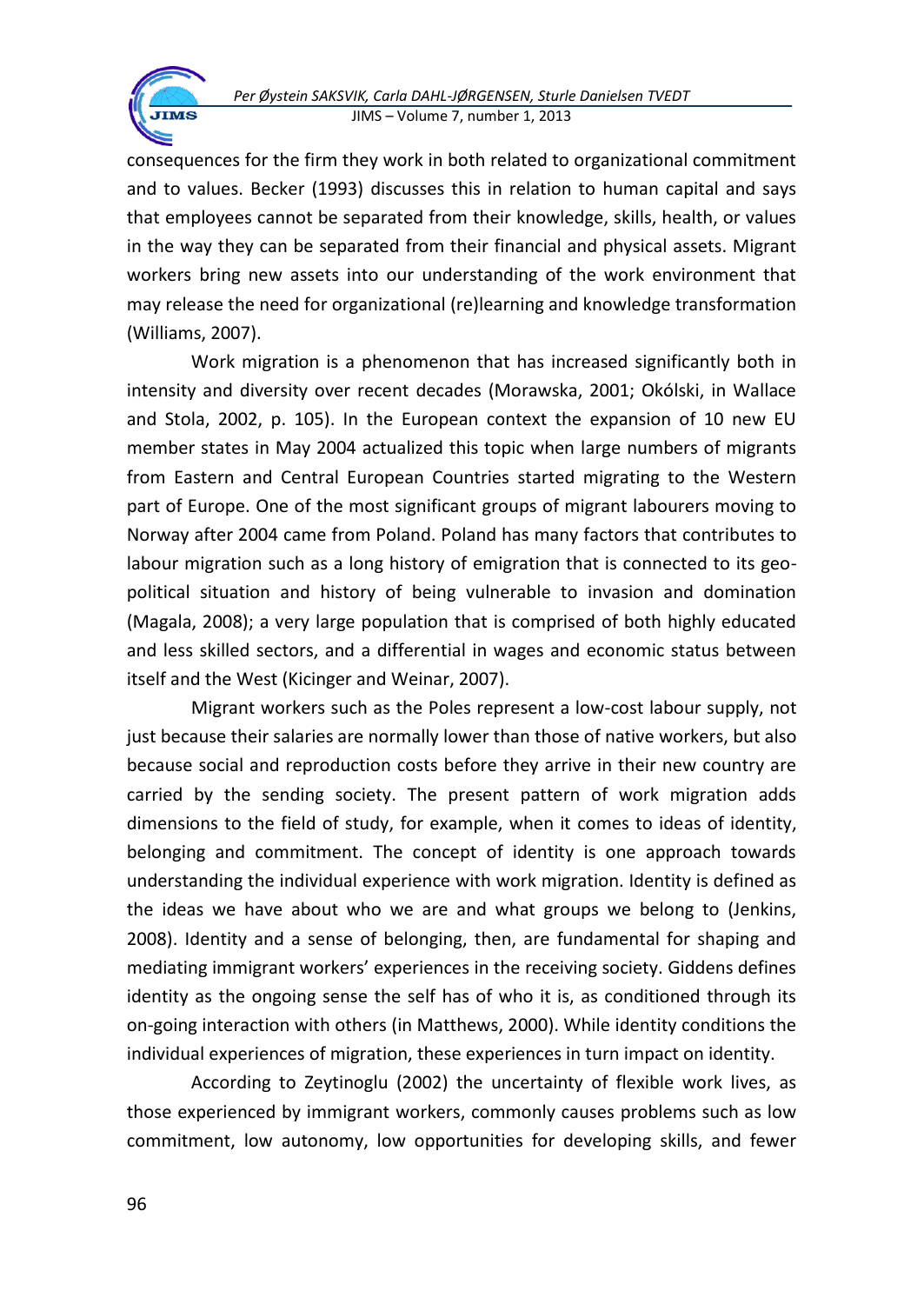

career opportunities. It seems that many employees with a short-term job perspective develop a more personal kind of work commitment than the more well-known organizational commitment. This more personal commitment seems to be directed towards the employees' own career or profession, not their present employer and the future of the company (Hecksher, 1995). However, as we found in the former study, the migrants use organizational commitment as a form of coping strategy. They have to rely on organizational commitment to compensate for strain and symptoms of health problems (Saksvik et al., 2010).

The term over-commitment is most often associated with, and studied within, the theoretical framework of the Effort–Reward Imbalance model (ERImodel) (Siegrist, 1996). An individual's tendency to over-commit to work results from a behavioural pattern, called Type A-behaviour, where one exaggerates the intrinsic effort one mobilizes to solve a problem. For a migrant worker the possibility of a large income for a period also has to be taken into consideration. Thus, migrant workers tend to accept long and hard work days and unsociable work hours, and in many cases keep silent about unacceptable work conditions. We therefore believe that migrant workers in general will obtain higher scores on overcommitment than native workers. Their precarious position in the labour market forces them to invest more of themselves to secure their possibilities for the future. We also find it likely that many migrant workers will experience fewer rewards than native workers, because they have less interaction with other colleagues and superiors.

The following hypotheses were stated:

HI: Immigrant workers perceive higher levels of over-commitment and lower levels of reward and report more work stress and mental health problems.

HII: Immigrant workers perceive organizational commitment on the same level as native workers.

HIII: The immigrant sample will show the same path from over-commitment to stress and mental health through commitment as was found in the 2010-study.

### **Methods**

# *Participants and procedures*

The immigrant sample consists of 125 Polish workers in the construction and cleaning business. Questionnaires were distributed and collected in a city in Norway by a Polish student who contacted the migrant workers attending the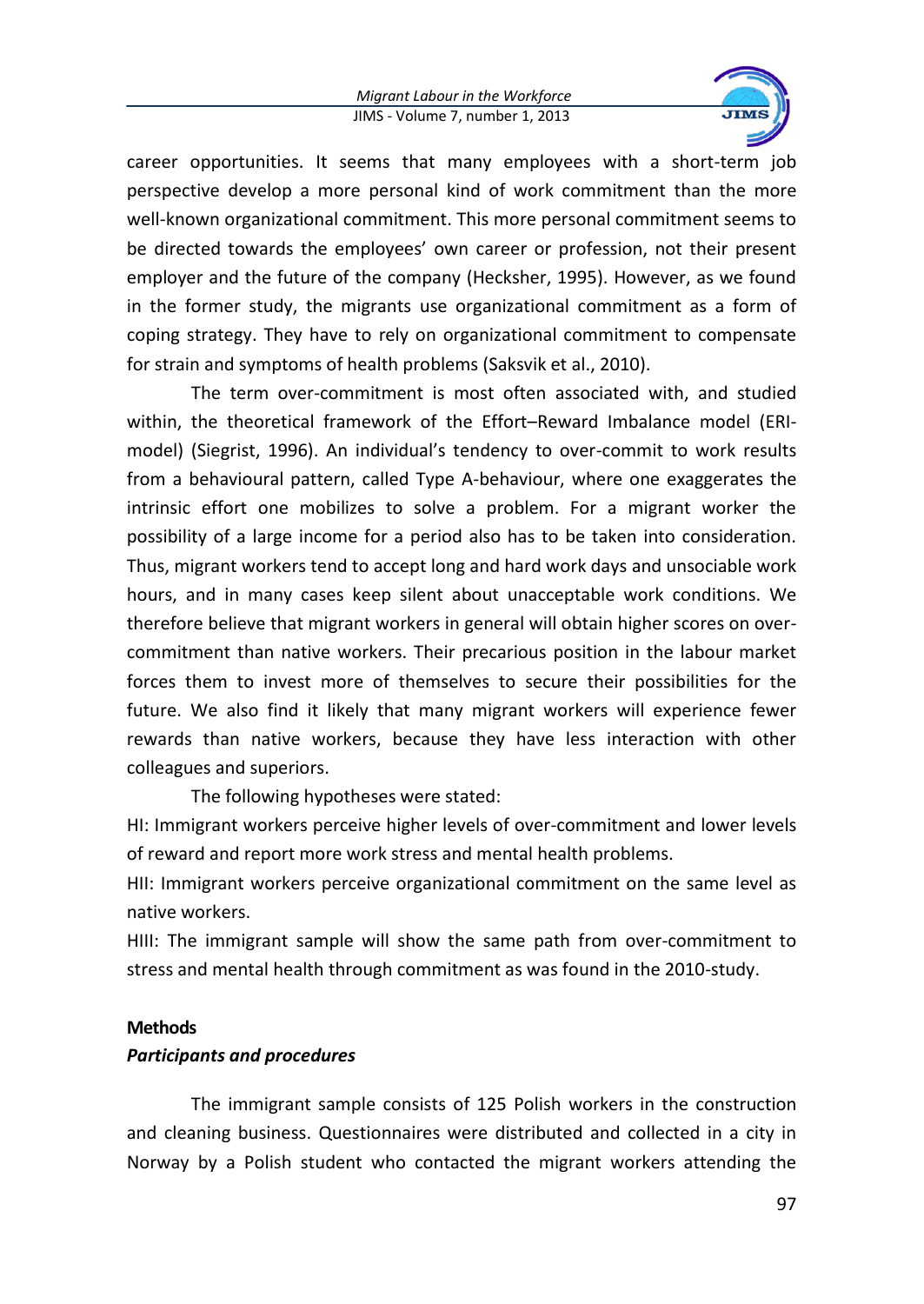Catholic Church and three different locations where Norwegian classes were taught to the workers. The respondents worked for different companies, however, 22% of them were unemployed at the time of the survey, but had former employment in Norway. The response rate was rather low, 31%, but we attribute this to the fear of disclosure that many experience since some of them worked in the illegal market. 38% of the sample was women and they dominate in the cleaning sector while the men were in the construction sector. Their mean age was 35. The majority of them worked full-time (80%) and the average working hours were 38, including overtime. A larger percentage of the males had a high school degree (80% males) compared to 49% among the females. A larger number of women compared to men had completed some years in college (47% women and 18% men).

The Polish sample was compared to the native workers from our former study in the food and beverage industry (N=654), representing 45 different firms. Participation in the study was voluntary. The firms were selected as being representative of the industry's population, covered all geographical parts of the country, with production areas representative of the industry as a whole. The average response rate over the different firms was 59.4 %. The primary work task of 85.5% of the sample was production, 389 (42.1%) were women and 533 (57.7%) were men. The average age of the respondents was 40.6 years (SD =  $11.58$ ). Ninetyfour per cent worked full-time, the rest were employed on a part-time or temporary basis. The participants worked on average 34.5 hours per week (SD  $=$ 13.2). Their work consisted mainly of tasks related to production, such as packing food or managing machines. Regarding the level of education, 27% had completed seven to nine years of education, and 63.7% had a high school degree. A small percentage of respondents, 8.7%, had completed one to six years in college.

| Employment<br>group    | N   | Male<br>(%) | Female<br>(%) | Age<br>Mean (SD) | Seniority<br>Mean (SD) |
|------------------------|-----|-------------|---------------|------------------|------------------------|
| Native<br>Employees    | 654 | 56          | 44            | 40.5(11.8)       | 10.1(8.7)              |
| Immigrant<br>Employees | 125 | 62          | 38            | (9.4)            | 1.5(17.8)              |

**Table 1: The two employment groups: number of employees, gender distribution, mean age, and seniority (mean).**

**TIMS**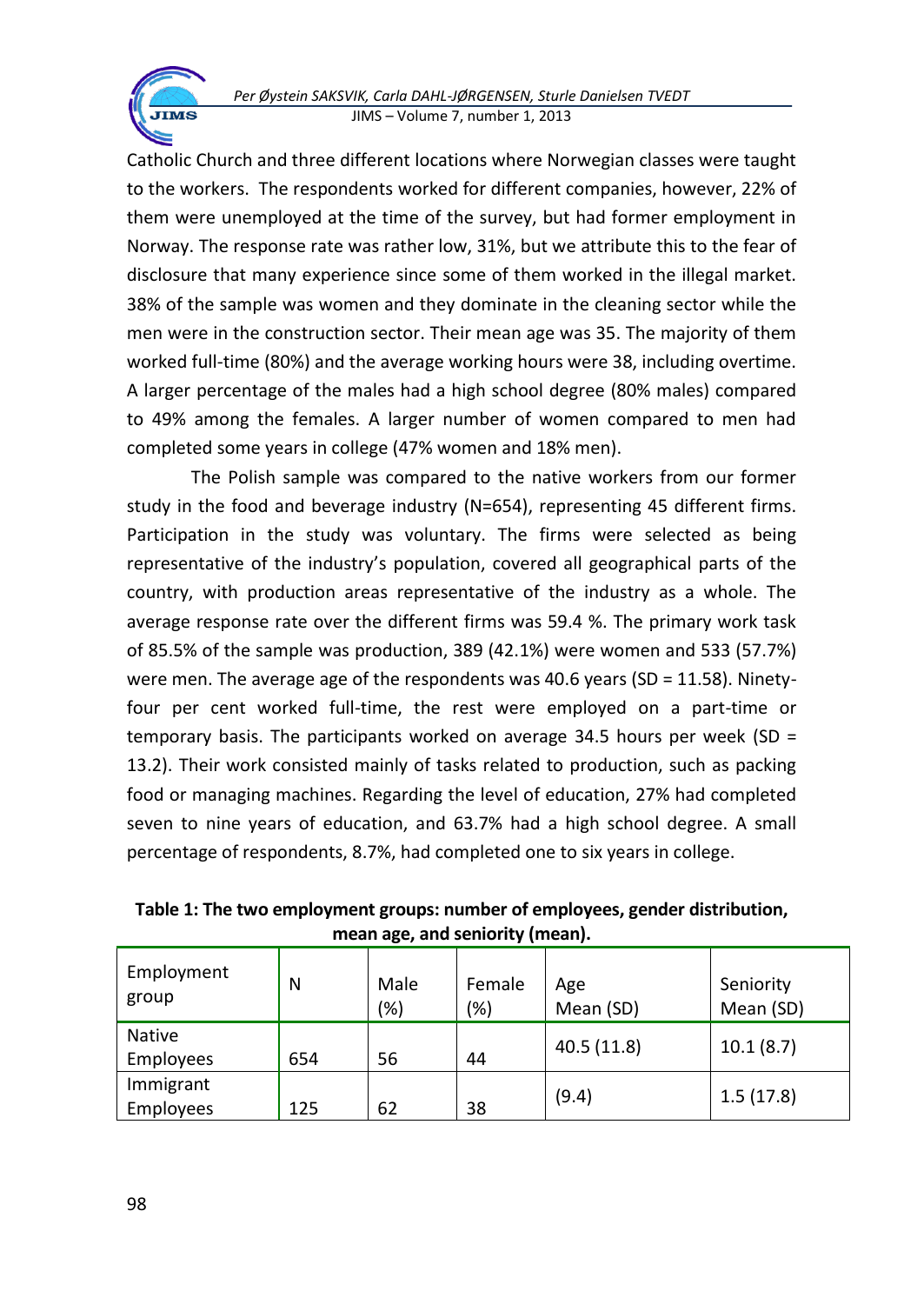

## *Measures*

The questionnaire used in this study consisted of a mixture of already validated scales and items developed for the purpose of this study.

*Over-commitment*: This index consisted of four items from the intrinsic effort dimension of Siegrist's (1996) ERI questionnaire. The index consisted of items that assessed the amount of intrinsic effort or commitment being invested at work. An example of an item from this index is: I only feel successful when I perform better than I expected. The Cronbach's alpha of this index was .80. The response categories were given on a four-point scale ranging from "false" to "true."

*Reward*: This index consisted of 11 items developed by Siegrist (1996) in his ERI questionnaire. The items reflect the perceived rewards received. An example of an item from this index is: I receive the respect I deserve from my colleagues. The Cronbach's alpha of this scale was .78. The measures had a five-point scale ranging from "strongly disagree" to "strongly agree."

The following indexes were collected from Karasek et al. (1998) and were used in this study as control variables. The Karasek model (Karasek and Theorell, 1990) still is the most common model to assess the quality of the work environment.

*Job specific demands*: This index consisted of three items that assessed how often the participants work with short deadlines, work quickly and under time pressure. One of the items was: How often do you work with constant time pressure due to heavy workloads? The response categories were given on a fivepoint scale ranging from "very seldom" to "very often." The Cronbach's alpha for this scale was .84.

*Job specific control*: Job specific control was measured with four items, one of them was: How often can you influence decisions about your own work? Scale reliability was .85 and the response alternatives ranged from "very seldom" to "very often".

Job specific support: This index consisted of four items and one of them was: How often do you receive help and support from your co-workers? Cronbach's alpha was .79 and the response categories were given on a five-point scale ranging from "very seldom" to "very often."

*Organizational commitment* was measured by the short form of the Organizational Commitment Questionnaire (OCQ) (Mowday, Steers and Porter, 1979). The OCQ is a nine-item scale subsuming (1) a desire to maintain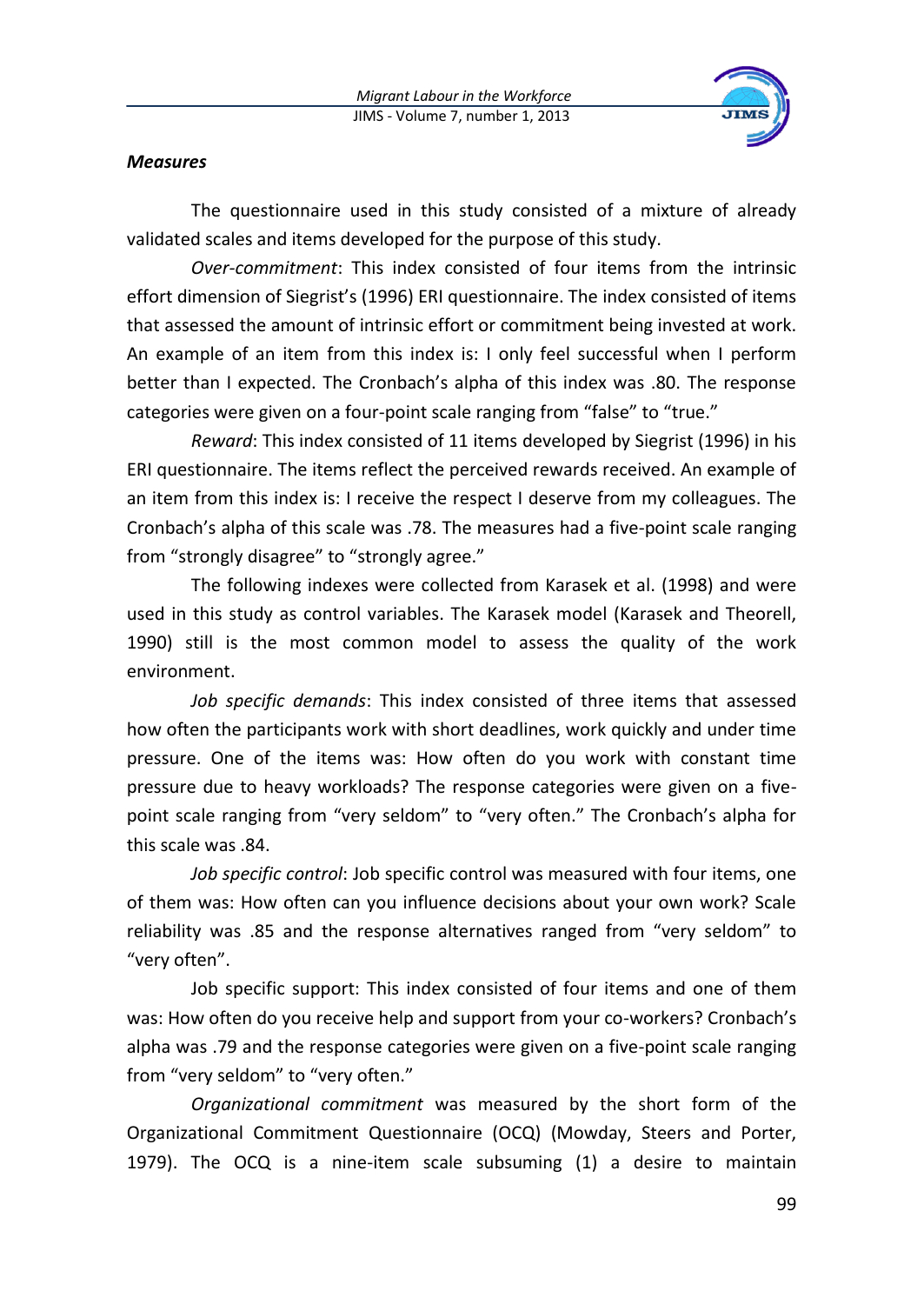

membership in the organization, (2) belief in and acceptance of the values and goals of the organization, and (3) a willingness to exert extra effort on behalf of the organization. Cronbach's alpha was .92.

*Perceived job stress* reactions were measured with two different scales. One of them is Cooper's Job Stress Scale (1981). We used 22 questions from this scale with six response categories ranging on a scale from "no stress at all" to a "great deal of stress." The overall scale had a Cronbach's alpha of .92.

*Mental health reactions* were measured with five items based on items used by the European Foundation for the Improvement of Living and Working Conditions. Using a four-point scale the questions measure if their work has caused: stress, headaches, general fatigue, and sleeping problems,  $(\alpha = 72)$ . Responses were given on a four-point scale ranging from "seriously afflicted "to "not afflicted".

*Statistical analysis*: The analyses were conducted using SPSS (PASW Statistics 18). A t-test was conducted to compare the means of each variable used in the SEM analysis. Using AMOS software (Arbuckle and Wothke, 1999), SEM (structural equation modelling) analysis was performed for Hypothesis III. Prior to the SEM analysis, the sample was screened for missing data. Cases with missing data after index computation were deleted.

*Fit indices:* As model evaluation continues to be an unsettled issue in SEM analysis (Arbuckle and Wothke 1999), a mixture of fit indices was used to evaluate the models in the present paper: The traditional  $\chi$ 2, the normed  $\chi$ 2 ( $\chi$ 2/df), AGFI (adjusted-goodness-of-fit index), TLI (Tucker-Lewis coefficient), (CFI) (comparativefit-index), and RMSEA (root-mean-square error of approximation). According to Browne and Cudeck (1993), values of .05 or less indicate a close fit, and values of about .08 indicate a reasonable error of approximation.

## **Results**

**TIMS** 

Table 2 shows the mean scores and correlations on the study's variables for each employment group. The table shows that there exist significant differences in levels of over-commitment, commitment, reward, demands, and stress between the groups. Immigrant workers perceived more overcommitment, higher job stress, less reward, but lower demands and lower commitment than native workers. Hypothesis I was partially confirmed;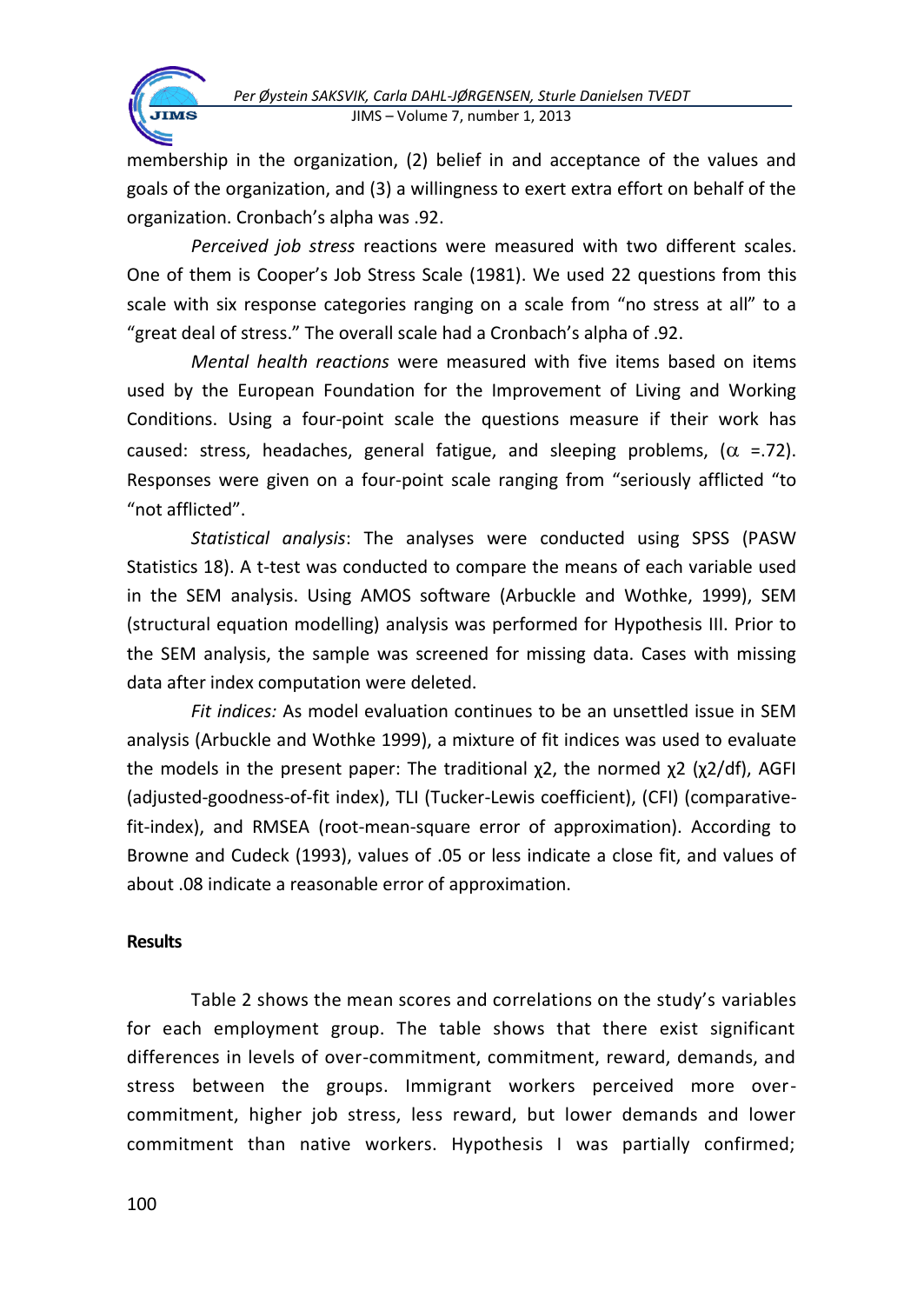

immigrant workers perceived more over-commitment, higher job stress and less reward, but did not perceive more mental health problems. Hypothesis II was not supported, but the result was in line with the original hypothesis from the first study; immigrants had significantly lower commitment than native workers.

|                           | Mean $(SD)^a$     | $\mathbf{1}$ | $\overline{2}$           | 3       | 4         | 5.       | 6        | $\overline{7}$ | 8        |
|---------------------------|-------------------|--------------|--------------------------|---------|-----------|----------|----------|----------------|----------|
| 1. Demands                | IE: 2.96 (1.24)** | ۰            | $-.28**$                 | $-.13$  | $-.34**$  | .00      | $-41**$  | $-.44**$       | $.44**$  |
|                           | NE: 3.43 (.87)    |              |                          |         |           |          |          |                |          |
| 2. Control                | IE: 3.11 (.99)    | $-.05$       | $\overline{\phantom{a}}$ | $.44**$ | $.46*$    | $.28**$  | $.33***$ | .11            | $-.11$   |
|                           | NE: 3.43 (.94)    |              |                          |         |           |          |          |                |          |
| 3. Support                | IE: 3.45 (.90)    | .01          | $.45**$                  |         | $.49**$   | .02      | .14      | .10            | $-.28**$ |
|                           | NE: 3.48 (.89)    |              |                          |         |           |          |          |                |          |
| 4. Reward                 | IE: 3.07 (.60)**  | $-.16***$    | $.33**$                  | $.42**$ |           | .06      | $.49**$  | $.42**$        | $-.50**$ |
|                           | NE: 2.95 (.49)    |              |                          |         |           |          |          |                |          |
| 5.<br>Over-               | IE: 2.76 (.51)**  | $.22**$      | $.12**$                  | $-.03$  | $-.21***$ |          | $.19*$   | $-38**$        | $.32**$  |
| NE: 1.99 (.54)<br>commit- |                   |              |                          |         |           |          |          |                |          |
| ment                      |                   |              |                          |         |           |          |          |                |          |
| 6. Commit-                | IE: 2.75 (1.23)** | $-.08$       | $.30**$                  | $.34**$ | $.46**$   | .03      |          | $.31***$       | $-.15$   |
| ment                      | NE: 3.09 (.67)    |              |                          |         |           |          |          |                |          |
| Mental<br>7.              | IE: 3.26 (.55)    | $-.26***$    | $.20**$                  | $.19**$ | $.37**$   | $-.20**$ | $.21**$  |                | $-.51**$ |
| NE: 3.40 (.51)<br>health  |                   |              |                          |         |           |          |          |                |          |
| reactions                 |                   |              |                          |         |           |          |          |                |          |
| 8. Stress                 | IE: 2.49 (.92)**  | $.31**$      | $-.11***$                | $-.28$  | $-56**$   | $.40**$  | $-.30**$ | $-.50**$       |          |
|                           | NE: 2.11 (.78)    |              |                          |         |           |          |          |                |          |

**Table 2: Descriptive statistics for the employment groups and correlation matrix for the study variables**

*Note:* NE = Native Employees, IE = Immigrant Employees. Correlations for the immigrant group are shown above the diagonal, for the natives below the diagonal.  $* = p < .05$ ,  $** = p < .001$ , <sup>a</sup>: differences between means were calculated by 2-tailed t-test

The correlation matrix shows that reward and over-commitment correlate highly with all three dependent variables for both employee groups. In general the correlations were modest and in the predicted direction.

Structural equation modelling (SEM) analysis was performed to test Hypothesis III. One important assumption associated with SEM analysis that is often ignored in the research literature, is the assumption of multivariate normal distribution (Byrne, 2001). Thus, the first step of any SEM analysis should be an assessment of multivariate normality. Accordingly, an assessment of the immigrant sample indicated moderate non-normality, and a bootstrapping procedure was employed because this sample was only of medium size. Bootstrapping works by basing inferential procedures on a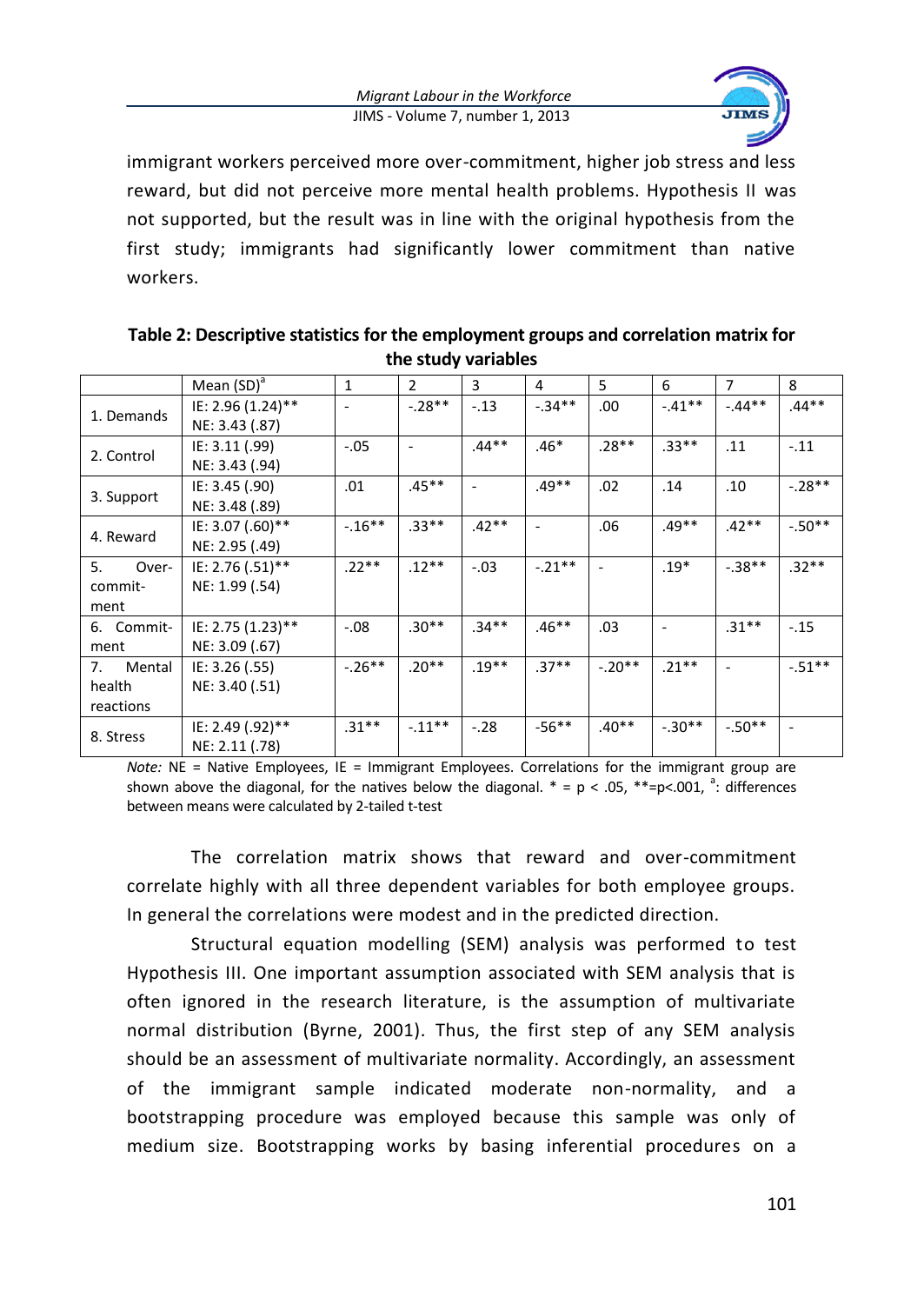

concrete sampling distribution from the sample at hand, rather than the traditional sampling distribution created by a hypothetical infinite number of samples from the population of interest (Efron, 1982). The concrete sampling distribution thus reflects the distribution of the sample, rendering the assumption of normality superfluous. A bootstrap sample of 1000 was drawn (with replacement) and used for the analysis of Hypothesis III.

**Figure 1: Model for the prediction of mental health in immigrant workers by ERI, DCS, stress and commitment, (HIII)**



The original model specified by III, yielded a poor fit (df = 15,  $\chi$ 2 = 96.648, χ2/df = 6.443, AGFI = .646, TLI = .487, CFI = .725, RMSEA = .213). Furthermore, several of the hypothesized paths were not significant with 90% confidence intervals using bias corrected bootstrap estimation, and were deleted in the interests of parsimony. Following the advised procedure of Byrne (2001), modification indexes were inspected. This suggested that a new negative path be specified from Demands to Commitment and from Over-commitment to Stress. In addition, new paths were suggested such that both Over-commitment and Reward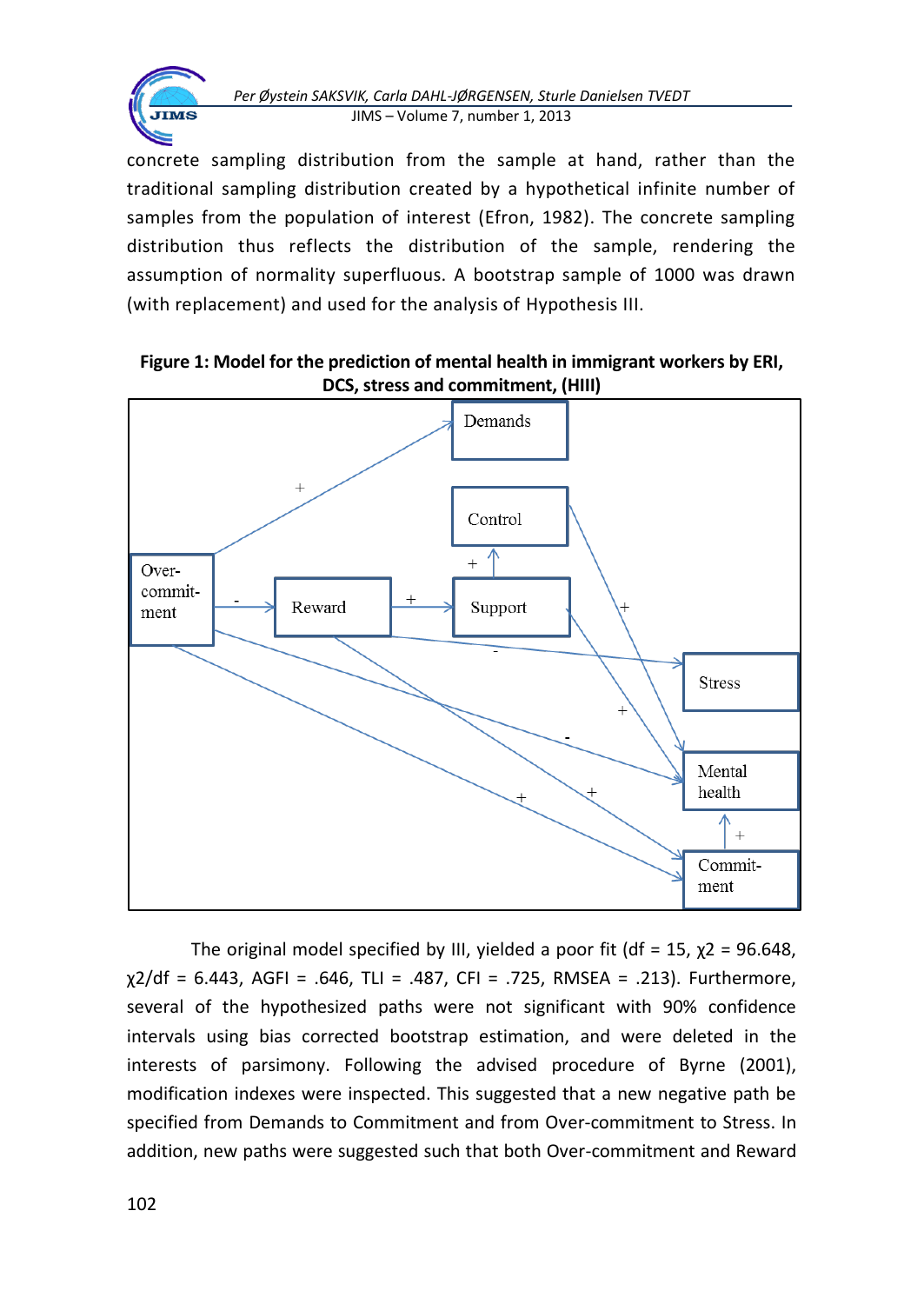

show paths to all dimensions of the Karasek model (Karasek and Theorell, 1990). All new suggested paths are reasonable in a theoretical sense according to the work environment models used here (see discussion for details). The model was then respecified to include the estimation of these new regression paths, pictured in Figure 2. A model with reasonable fit was then achieved (df = 11,  $\chi$ 2 = 16.182,  $\chi$ 2/df  $= 1.471$ , AGFI = .896, TLI = .956, CFI = .983, RMSEA = .063).



## **Figure 2: Standardized coefficients for Model 3, HIII**

*Note:* Observed variables are shown in rectangles. All values are based on bias corrected bootstrap estimation. Only significant values are reported using bias-corrected percentile method with 90% confidence intervals.

In the first study, we found that the native sample showed a traditional pathway also found in other studies from over-commitment through demands and job stress to mental health, and from over-commitment through stress to mental health (Saksvik et al., 2010). As hypothesized in HIII, and in accordance with the first study, the immigrant sample showed alternative paths of reward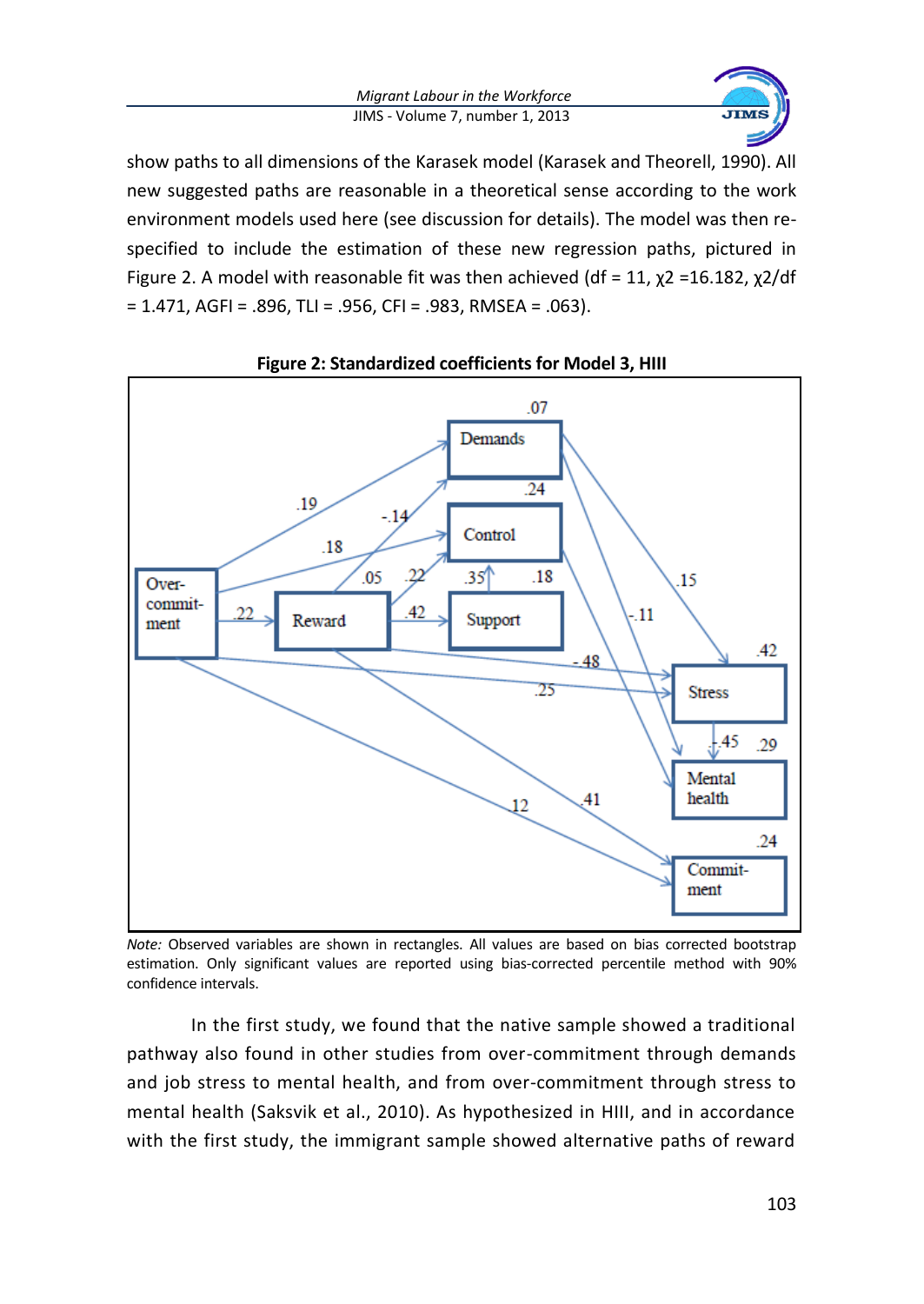and over-commitment on mental health through commitment as well as a direct effect of over-commitment on mental health. Still, only partly in accordance with HIII, both reward and over-commitment had significant direct effects on stress, which mediated the effects to mental health. Contrary to the hypothesized model where over-commitment only predicted demands and reward only predicted support, additional paths were included such that both over-commitment and reward show paths to the demands, control, and support dimensions. On the other hand, none of the effects from these dimensions were significant; instead, there was an effect of demands on commitment, which is not in accordance with the hypothesized model, but is nevertheless compatible with hypothesis III in that it follows the alternative commitment route to mental health.

## **Discussion**

**JIMS** 

The t-tests showed much of the same picture for the Polish sample as for the immigrant sample of the study we used as comparison (Saksvik et al., 2010). The significantly lower commitment, seen in connection with high levels of overcommitment and stress, may be considered a threat to the future health situation of the Polish sample. So far, however, we found no indication of impairment on their mental health, which can be explained by the findings of the path analyses.

The SEM analyses demonstrate that apart from the common strong and general effect of reward, the Polish samples incorporate very different explanatory routes for mental health in accordance with the immigrant sample from the 2010 study and contrary to the native sample, which illustrated a traditional demandsstress route for mental health. The Polish sample showed an interesting additional route via commitment towards mental health, as well as a direct effect of overcommitment reducing mental health problems. The reward to commitment route in the immigrant sample and the direct effect of over-commitment on mental health sheds new light on the immigrant situation. It points to immigrants' mental health as more dependent on internal drive than external performance demands and stress experience. And further, that the Polish immigrants have a beneficial indirect effect of reward via increased commitment that increases their mental health. I.e. their mental health benefits from commitment in a way not found in native employees.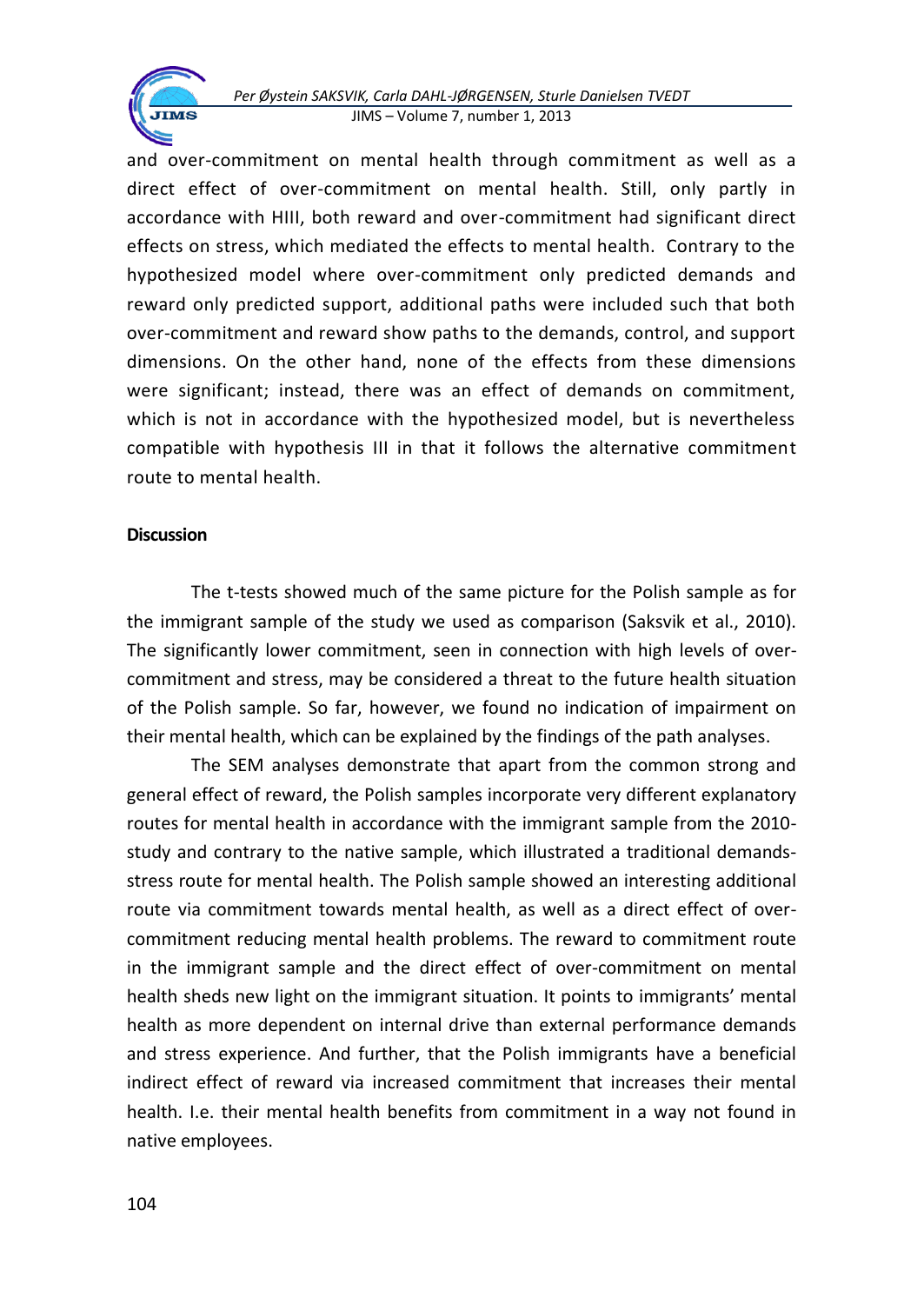

These results are easily understood by viewing immigrants as not wholly integrated in the native culture. It is fair to assume that these results are the product of cultural interpretational frames more strongly determining individual ratings of actual working environments than is usually assumed in most studies of predominately homogenous worker samples. Also, not being wholly integrated in the native culture, the affective commitment to the workplace becomes more crucial for the immigrants' mental health; they are more vulnerable to experiences of lacking inclusion and belongingness. This was also reported in the former study with another immigrant sample (Saksvik et al., 2010), but the paths were slightly different probably because the Polish sample had stayed a shorter time in Norway and have practiced a form of 'circular migration' much more than the other sample and thus, had not been so integrated in the work culture.

### **Implications on the organizational level**

The implication of our findings for organizations employing labour migrants is that their managers have to be aware of the differences between the staff they have, and those coming from other cultures. The organizational learning of the firms may involve both better insight in how commitment develops and functions among this group, and also how they are motivated in the form of salary and status. This change is so fundamental that double loop learning, i.e. challenging the established norms of the firm, has to be on the agenda (Argyris and Schön 1996). If managers are unaware of the different identity-building functions of overcommitment and commitment for immigrants, then they will likely not have the necessary social competence to understand and communicate in a type II congruent manner. Not being sensitized to the different interpretational frames, the managers will likely both misinterpret immigrant behavior as well as fail to address immigrants in a way conducive to them responding in a type II manner. Any language problems are likely to amplify this problem. If managers are able to balance addressing cultural differences and maintaining an inclusive and open cultural stance, different identity-building functions of over-commitment and commitment might be exploited to address general discussions about internal norms and values; treating both native and immigrant cultural stances with the "strange tribe" perspective often taken in anthropological studies of western work cultures (Hirsch and Gellner, 2001).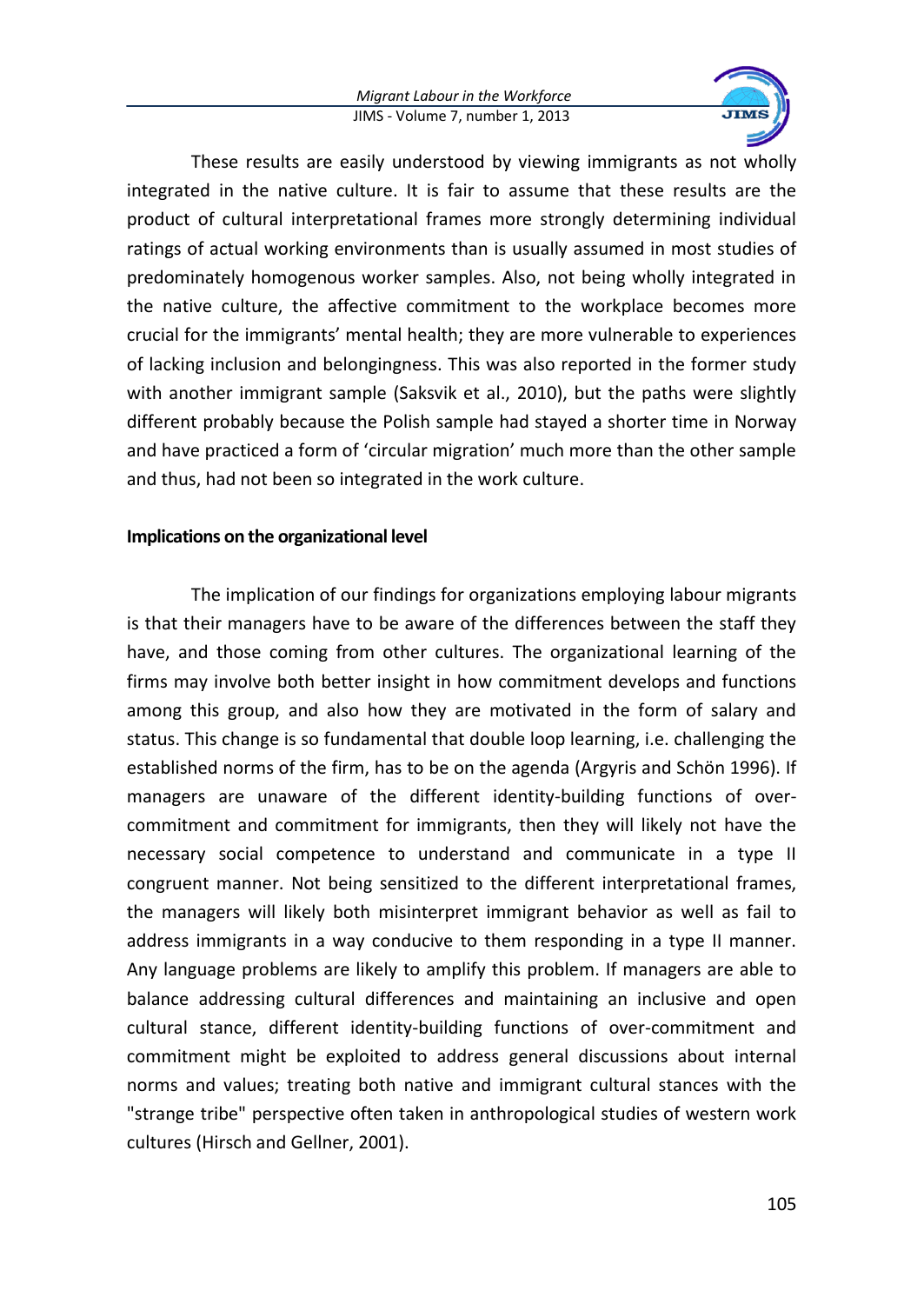It has been found that employing workers with temporary contracts, who are committed to the company to a lesser degree, may be a threat to the internal systematic occupational health and safety work (Eiken & Saksvik, 2009). The lack of interest in the company itself to the expense of personal ambitions and commitment should therefore be a signal the organization has to take precautions towards. It seems that many temporary employees develop a more personal kind of work commitment than the more well-known organizational commitment. This more personal commitment seems to be directed towards their own career or profession, not their present employer and the future situation for the company (Heckscher, 1995). Measuring different kinds of commitment, personal career commitment versus organizational emotional commitment among the employees on a regular basis, may prevent a negative development.

High over-commitment is a threat to the immigrant worker's health and work environment, but strengthening the commitment of the firm may compensate the problem. The strategies of the firm to achieve this can be to:

- Integrate the immigrants better in the work environment, e.g. strengthen their coherence as units or work groups with both natives and immigrants based on mutual trust (see e.g. Bijlsma-Frankema, 2001)
- To have internal discussions about internal norms, values and identity in order to include the perspectives of the migrant workers, i.e. also change the attitudes and behaviors of the natives (see e.g. Cox Jr., 1991)
- To investigate how a supportive climate in general can be strengthened without necessarily building on the emotional driven commitment to the firm. Building on positive psychological capital has been found to mediate the effects of a supportive climate (Luthans, Norman, Avolio and Avey, 2008).

An opposite strategy may of course be to accept the higher overcommitment among the immigrants, i.e. treat them unlike native workers, but watch their stress level close and even consider stress reduction interventions on group or individual level (Nytrø, Saksvik, Mikkelsen, Quinlan, & Bohle, 2000). This calls for very different organizational learning strategies and it is probably not possible to combine with inclusion strategies.

The importance of over-commitment and reward had the most solid and dominating explanation of effects found also in the native sample. Hence, these two factors may be of more significance towards understanding how work can best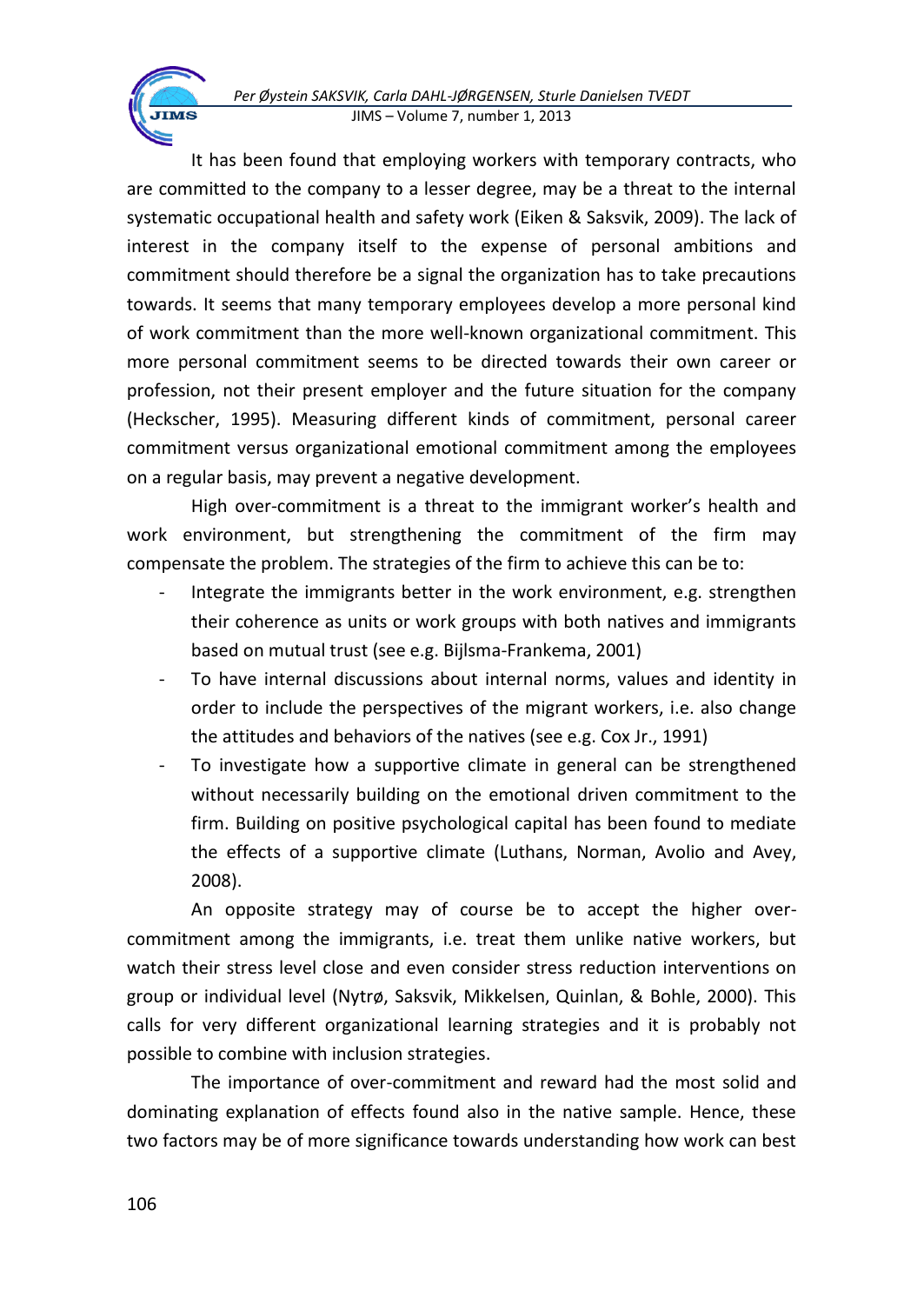

be organized in a modern work life. This can be seen in connection to findings related to how justice is perceived (Hammer, Bayazit & Wazeter, 2009). Justice is important for how loyalty develops and when the imbalance between what you invest, in the form of hard work, and what you get back, in the form of salary and status, is high, the possibility of lower loyalty exists. This seems to be of equal importance for native and immigrant workers, but may be of special importance for migrants since they cannot rely so much on alternative paths.

It has been shown that the way migrants often are employed, through precarious employment, is associated with several subjective health problems (Benavides, Benach, Diez-Roux, and Román, 2000). On a higher level the firm can develop a policy on how to use the human capital of migrant workers; what their long term strategy is. If they, for example, want to hire only contract workers for shorter periods of time, they may treat them as subgroups and treat them individually. If they want to have them for longer periods of time, they should develop a policy for integration starting with the recruitment process, how to socialize them, how to develop good teams or work groups where variation is accepted (Brett, Behfar, and Kern, 2009), and to have a system for wages not creating distance between migrants and others (Hammer et al., 2009).

### *Methodological considerations*

The variables in this study were measured using the same method (i.e., self-reports) and the same source (i.e., employees). The dependence on selfreports through questionnaires causes various problems (e.g., Frese, 1985; Frese and Zapf, 1988; Kasl, 1998; Spector, 1992). Mono-method and common-source biases may account for parts of the relationships we found in this study, but we argue that the relative intensity of relationships would still hold although the absolute strength of relationships may have an upward bias.

The relatively small sample size of immigrants created some problems because the observed differences between the groups were not very large although they turned out to be significant for some of the variables. Further studies with larger samples from more sectors have to be conducted to confirm the findings of this study, but our replication with a Polish sample indicated that the differences observed in the first study, might be found in general.

A word of caution is necessary here in relation to the limitations of SEM analyses. They cannot test the causality of the modeled structures, so the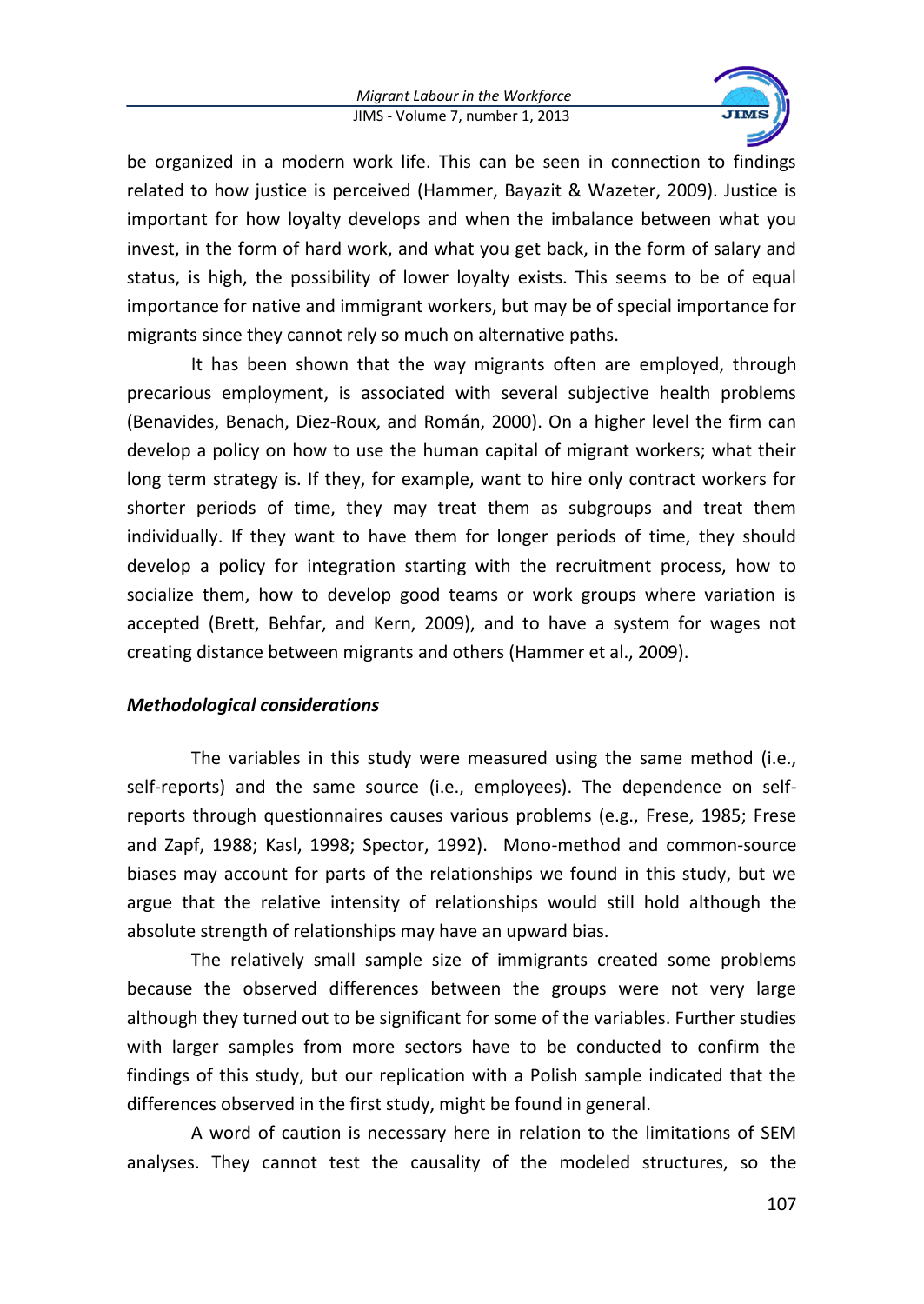

directions of relationships given in the models cannot be taken for granted. Here the present study suffers from being limited to cross-sectional data.

# **Conclusion**

The personal ambitions of the immigrants, measured as a higher level of over-commitment, plays an important role in explaining the work identity of immigrant employees. This could have been a possible threat to an increased level of stress leading to mental health problems, but commitment to the firm they work in has a compensating effect. We found, however, that the path from overcommitment to commitment was not exactly alike in the two immigrant samples, what we interpreted as having something to do with differences in length of stay in Norway between the two samples. For those with the shortest stay commitment to the firm had no compensating effect and this increases the risk for health problems. For both natives and immigrants, reward was an influential factor and may have something to do with the feeling of (in-) justice in the modern work life for all employees. To fully understand work identity and commitment and the association with stress and health, other models may have been considered, but it is important to take into consideration the interesting difference between the samples shown here when interventions to strengthen the work identity and prevent health problems are discussed. Migrant workers represent a different human capital to modern working organizations and the best organizational learning strategy should be decided; whether it is best that the migrants should be fully integrated, treated as a subgroup and given stress coping interventions or be hired as contractors', either as self-employed or from an employment business. If no learning occurs in the firm they work in, the migrants may represent a burden for the society in the long run due to their lack of work identity and the health problems they develop and even from the society they came from if they return.

# **References**

Arbuckle, James L. and Werner Wothke. Amos 4.0 user's guide. IL: SmallWaters, 1999. Argyris, Chris. and Schön, Donald.A. Organizational learning II. Addison-Wesley, Reading, 1996. Becker, Gary S. Human Capital. A Theoretical and Empirical Analysis, with Special Reference to Education. University of Chicago Press, Chicago. 1993.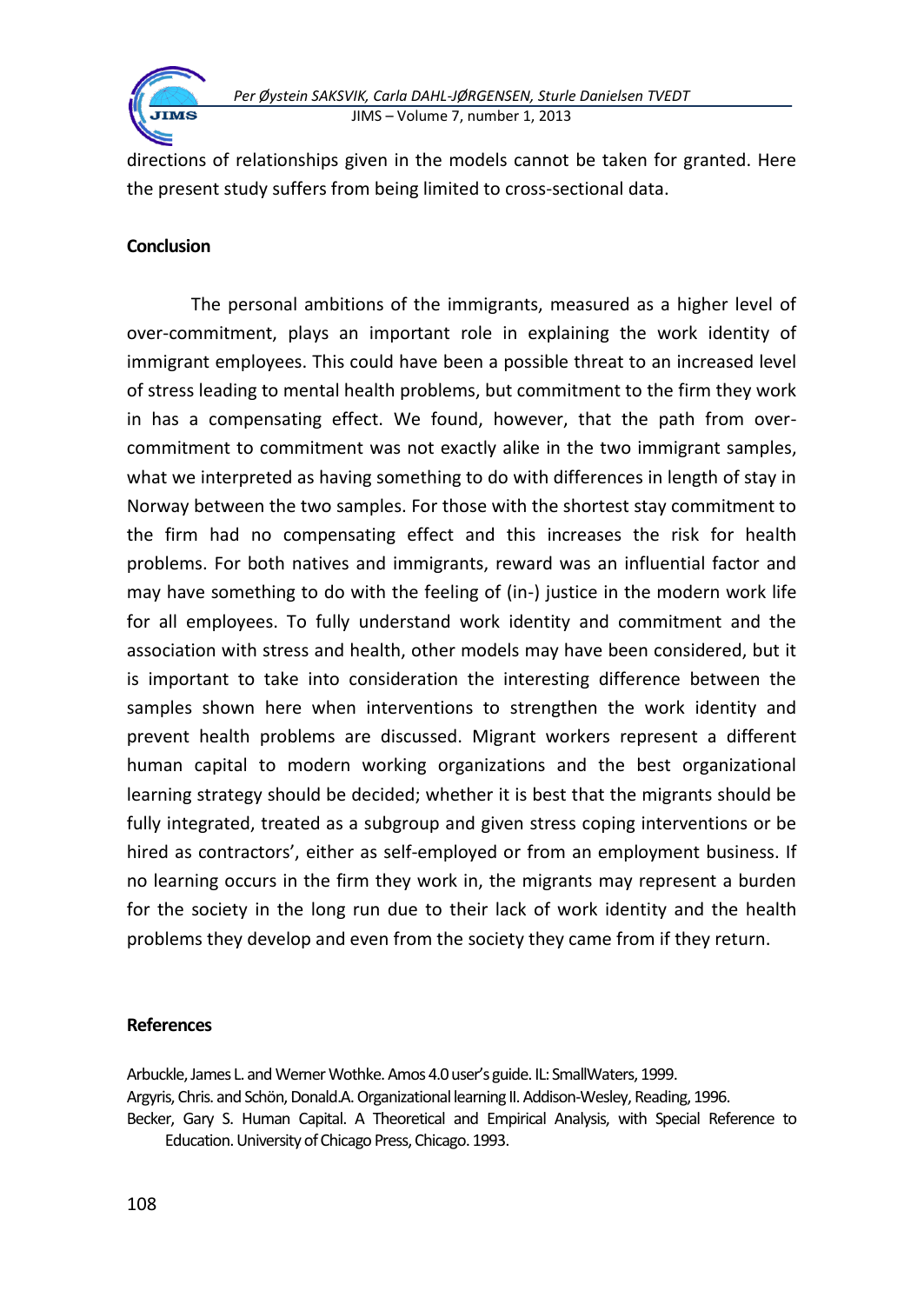

- Benavides, Fernando G. Benach, Jodi. Diez-Roux, Aana V. and Román, Carlos. How do types of employment relate to health indicators? Findings from the Second European Survey on Working Conditions. Journal of Epidemiology and Community Health, 7, (2002) 494-501.
- Bijlsma-Frankema, Katinka. On managing cultural integration and cultural change processes in mergers and acquisitions. Journal of European Industrial Training, 25, (2/3/4, 2001) 192-207.
- Brett, Jeanne. Behfar, Kristin, & Kern, Mary C. Managing Multicultural Teams. In The Essential Guide to Leadership, pp 85-98. Edited by S. D. Friedman. Harward Business Review. 2009.
- Browne, Michael W. and Robert Cudeck. Alternative ways of assessing model fit. In Kenneth A. Bollen, and Scott J. Long (Eds.), Testing structural equation models. (CA: Sage, 1993). 136–162.
- Byrne, Barbara M. Structural equation modeling with AMOS. Basic concepts, applications, and programming. Mahwah, NJ: Lawrence Erlbaum, 2001.
- Chiswick, Barry.R. and Miller, Paul W. The Economics of Language: International Analyses. Routledge, London. 2007.
- Cooper, Cary L. The stress check: Coping with the stressors of life and work. New York: Prentice Hall, Inc, 1981.
- Cox, Taylor Jr. The Multicultural Organization. Academy of Management Executive, 5, (2, 1991) 34-47.
- Efron, Bradley. The jackknife, the bootstrap and other resampling plans. (CBMS-NSF Regional Conference Series in Applied Mathematics, No. 38.). Society for Industrial and Applied Mathematics, Philadelphia. 1982.
- Eiken, Trine and Per Ø. Saksvik. Temporary employment as a risk factor for occupational stress and health. Policy and Practice in Health and Safety, 07, 2, (2009) 75-91.
- Frese, Michael. Stress at work and psychosomatic complaints: A causal interpretation. Journal of Applied Psychology, 70, (1985) 314-328.
- Frese, Michael and Dieter Zapf. Methodological issues in the study of work stress: Objective vs.subjective measurement and the question of longitudinal studies. In Cary. L. Cooper and Ronald.Payne (Eds.). Causes, coping, and consequences of stress at work. Chichester: Wiley, (1988) 375-411.
- Hammer Tove H., Mahmut Bayazit and David L.Wazeter, D.L..Union Leadership and Member Attitudes: A Multi-Level Analysis. Journal of Applied Psycholog, 94, (2, 2009), 392–410
- Heckscher, Charles C. White collar blues: Management loyalities in the age of corporate restructuring. NY: Basic Books, 1995.
- Hirsch, Eric and Gellner, David. N. Introduction: Ethnography of Organizations and Organizations of Ethnography. Gellner, D. N. and Hirsch, E. (Eds) Inside Organizations: Anthropologists at Work, pp. 1-15. Berg, Oxford. 2001
- Jenkins, Richard. Social Identity. Taylor & Francis, New York. 2008.
- Karasek, Robert and Törres Theorell. Healthy Work: Stress, productivity and the reconstruction of working life. New York: Basic Books, 1990
- Karasek, Robert and others. The Job Content Questionnaire (JCQ): An Instrument for Internationally Comparative Assessments of Psychosocial Job Characteristics. Journal of Occupational Health Psychology, 4, (1998) 322–355.
- Kasl, Stanislav V. Measuring job stressors and studying the health impact of the work environment: An epidemiologic commentary. Journal of Occupational Health Psychology, 1, (9, 1998) 390-401.
- Kicinger, Anna and Weinar, Agnieszka. (Eds). State of the Art of the Migration Research in Poland, IMISCOE Working Paper No. 19, November. 2007
- Luthans. Fred and others. The mediating role of psychological capital in the supportive organizational climate—employee performance relationship. Journal of Organizational Behavior, 2, (2008) 219- 238.